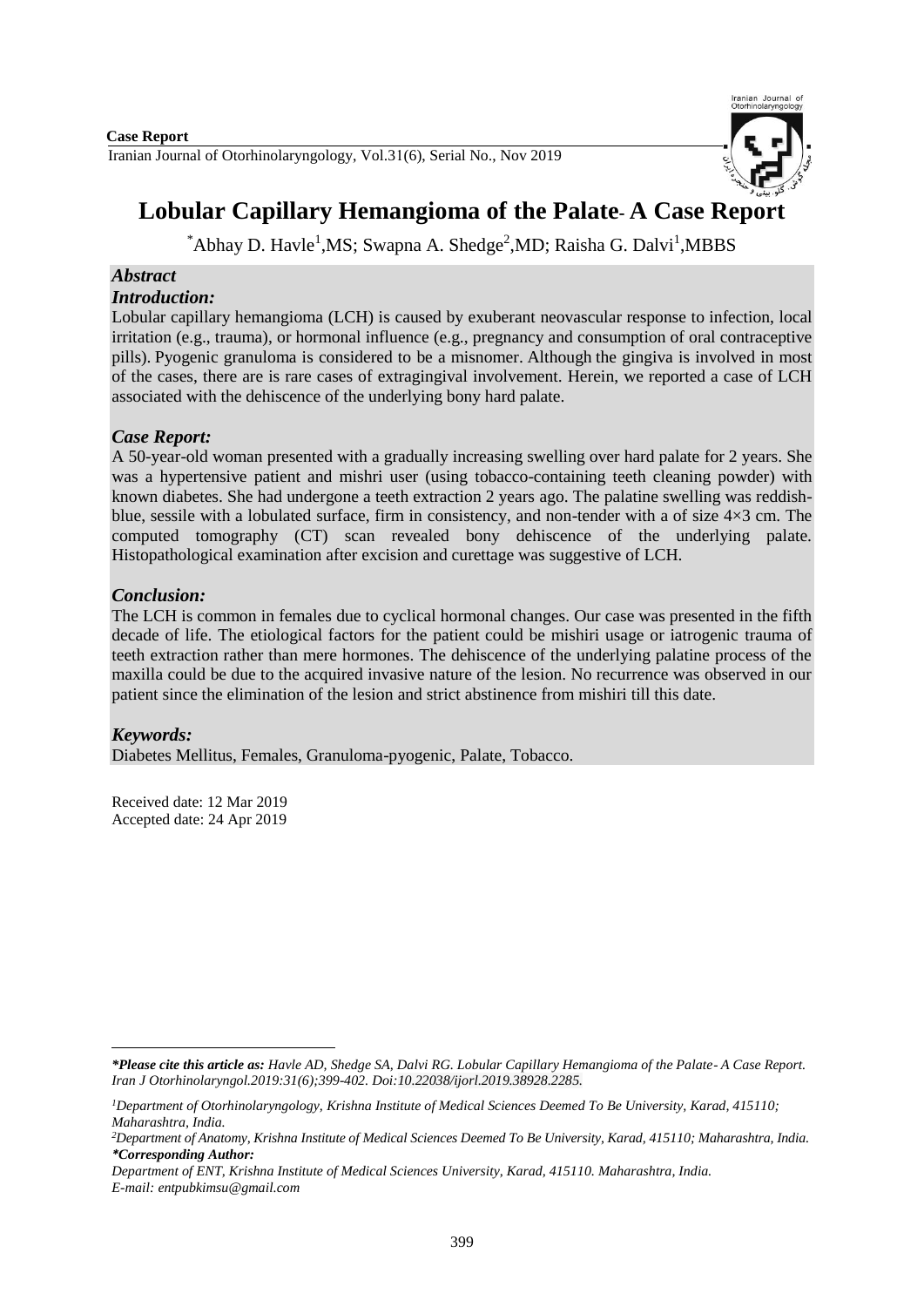#### *Introduction*

Lobular capillary hemangioma (LCH) is a common, acquired proliferative reaction of soft tissues. It is neoplastic vascular proliferation which can occur over the skin or mucosa  $(1)$ . Clinically, these lesions usually present as a single nodule or sessile papule with smooth or lobulated surface with ulceration and bleeding. These lesions may be seen in any size from a few millimeters to several centimeters (2). The clinical appearance is more collagenous and pinkish-blue (2).

Peak prevalence is in teenagers and young adults with a female predilection of 2:1. The LCH commonly involves the gingiva (75%); however, it may also affect the lips, tongue, buccal mucosa, and palate. These lesions have a higher incidence during pregnancy, which can be due to the elevation of progesterone and estrogen levels (2). Herein, we reported a case of LCH with the dehiscence of the underlying hard palate and intact overlying mucosa.

#### *Case Report*

A 50-year-old woman presented with rightsided swelling over the hard palate 2 years before the study. She was taking antihypertensive and oral hypoglycemic medicines for hypertension and was recently diagnosed with type II diabetes mellitus. The patient was a mishiri user for 30 years. She underwent the extraction of the right upper  $1<sup>st</sup>$ and 2nd molars 2 years ago. She developed reddish-blue sessile swelling with a lobulated surface of  $4\times3$  cm that was roughly extended from the premolar to the third molar of the right upper jaw and confined to the hard palate.

It was firm in consistency and non-tender with smooth overlying mucosa, limited laterally by the right alveolar margin and medially. It crossed the midline, extended anteriorly about 3 cm from the free margin of the hard palate and posteriorly encroaching the soft palate by crossing the free margin of the hard palate (Fig.1). In addition, the patient had caries of the left upper  $3<sup>rd</sup>$  molar tooth. The contrast CT scan of the face and neck showed ill-defined soft tissue density along the premolar up to the third molar on the right side and post-contrast enhancement with non-enhancing areas of necrosis within it. The lesion crossed the midline, laterally involved the alveolar process of the maxilla, and extended to the right nasal cavity by eroding through the hard palate (Fig.2). Attempt of fine needle aspiration cytology to rule out the possibility of neoplasia was inconclusive.



**Fig 1:** Intra-oral appearance of the lesion



**Fig 2:** Tomography of the lesion

Subsequently, the patient was subjected to subperiosteal excision and curettage. The 2×1 cm bony dehiscence connecting to the right nasal cavity was observed in the right palatine process of the maxilla. The wound was closed primarily. There was a postsurgical oronasal fistula requiring temporary obturator while eating. This fistula eventually was healed by secondary intension. Histopathological examination was suggestive of LCH.

#### *Discussion*

The LCH is inflammatory hyperplasia emerging as a tissue response to irritation, trauma, and hormonal imbalance. This lesion is most commonly seen in the oral cavity and skin (1). It uncommonly occurs extragingivally, in the areas of the lower lip, tongue, and palate,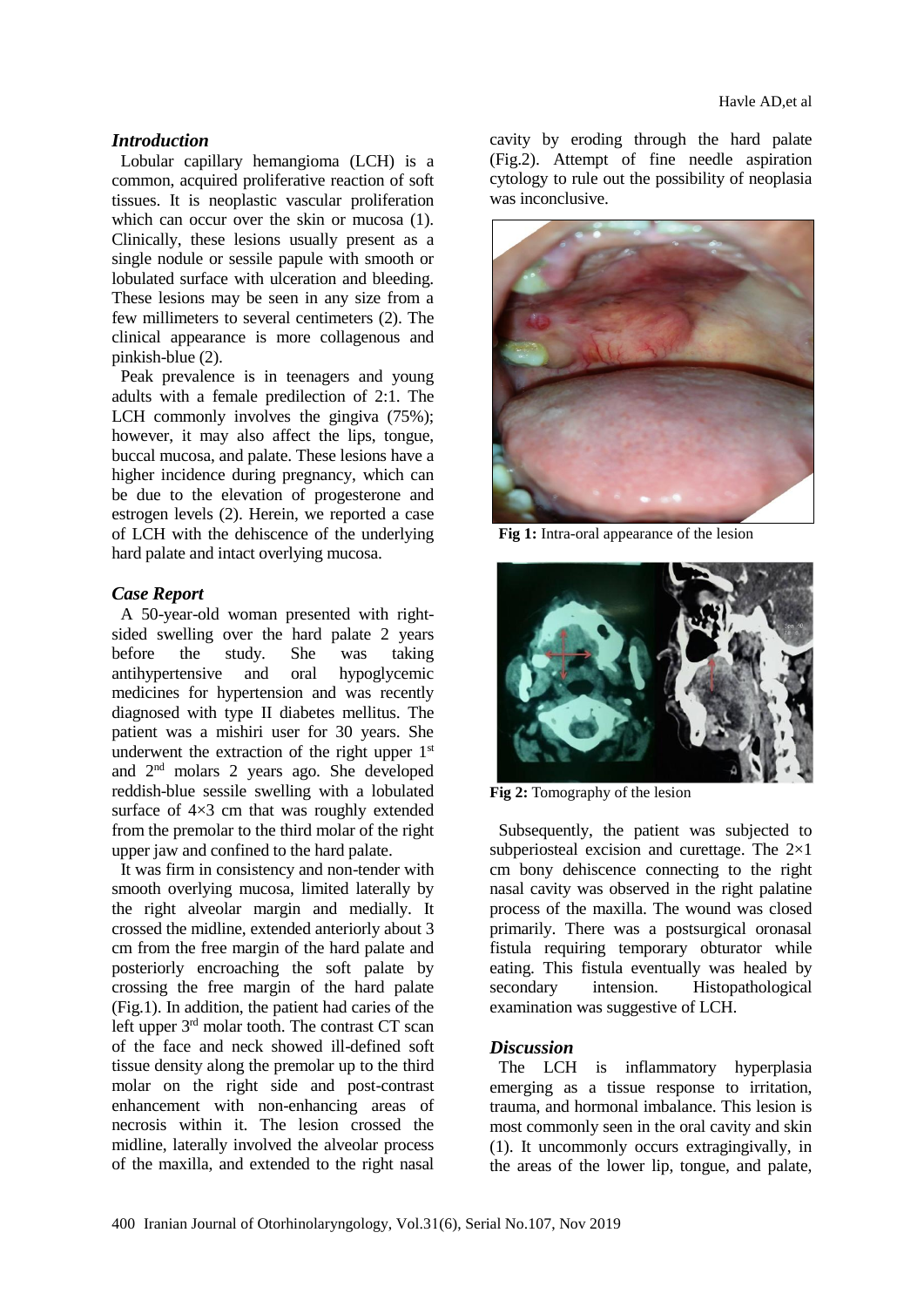Lobular Capillary Hemangioma of Palate

where frequent trauma can occur (2). Hullihen first described a similar case in 1844 (3). The term 'pyogenic granuloma' or 'granuloma pyogenicum' was coined in 1904 by Hartzell (1). The term, however, is a misnomer as it is neither an infection nor a tumor (1).

Some of the predisposing factors for our case were the constant trauma inflicted by nuts and mishiri, as well as the surgical trauma of dental extraction. In addition, the underlying bone was found to be dehiscent. Conclusive diagnosis is always challenging with such presentations (2). The LCH predominantly occurs in females who are in their second decade of lives (1). However, as observed in our case, it can present in the  $5<sup>th</sup>$  decade of life. In such conditions, there is an increase in the number of angiogenic growth factors, such as vascular endothelial growth factor and β-Fibroblast growth factor  $(4)$ .

The aforementioned growth factors also undergo an increase during pregnancy, therefore, they are ascribed with terms like pregnancy tumor and granuloma gravidarum (4). Two histologic variants of pyogenic granuloma, namely LCH and non-LCH, have been described (5). Histopathologically, pyogenic granuloma is an exuberant vascular proliferation resembling granulation tissue with chronic inflammatory cellular infiltration (1). Microscopically, numerous small and large endothelium lined capillaries engorged with red blood cells are often seen due to endothelial proliferation and formation of numerous vascular spaces (1,5).

These blood channels are arranged in a lobular pattern therefore termed as "lobular capillary hemangioma"(5). Furthermore, the surface epithelium is atrophic in some areas and hyperplastic in others (1). It is a benign, vascular, reactive tumor of the mucosa or skin (1).

Some cases present with multiple pyogenic granuloma known as satellitosis, which may appear as a complication of tumor removal or trauma. Development of multiple satellite lesions may pose difficulties in the diagnosis and management of this condition (1). The histopathological examination of the excision and curettage tissue displayed multiple endothelial lined vascular spaces with fibrocollagenous stroma, which was suggestive of LCH in this case (Fig. 3).



**Fig 3:** Histopathology of the lesion

Various modalities of treatment, such as excision, laser surgery, sclerotherapy, electrodessication, curettage, ligation, or a combination of those, are used in the management of the lesion (1). Excision with linear closure offers the lowest recurrence rate and allows the histological examination of a tissue sample like in our case (1). There is an increased chance of recurrence after surgical excision (2). In our case, the recurrence was not observed 12 months after the excision and curettage. This could be due to the fact that she was a postmenopausal woman and did not indulge into either chewing beetle nut or applying mishiri. However, longer follow-ups may be required.

## *Conclusion*

Although pyogenic granuloma is common in the second decade of life, it can present in the fifth decade as well in rare conditions. The LCH is more frequently observed in women. Cyclical hormonal changes during reproductive age predispose this clinical condition. Our case presented with LCH at the post-menopausal age of 50 years; therefore, the etiological factors in our patient could be the frequent usage of mishiri rather than mere hormones. In addition, the patient had a history of iatrogenic trauma caused by the right upper teeth extraction 2 years earlier; therefore, this can also be considered as another etiological factor. The dehiscence of the underlying palatine process of the maxilla noted in our case may be due to the acquired invasive lesion. Post-excision recurrence is known; however, in our case with a follow-up of more than 12 months, there were no signs of recurrence. This could be due to the patients' strict abstinence from mishiri. However, longer follow-up is still essential.